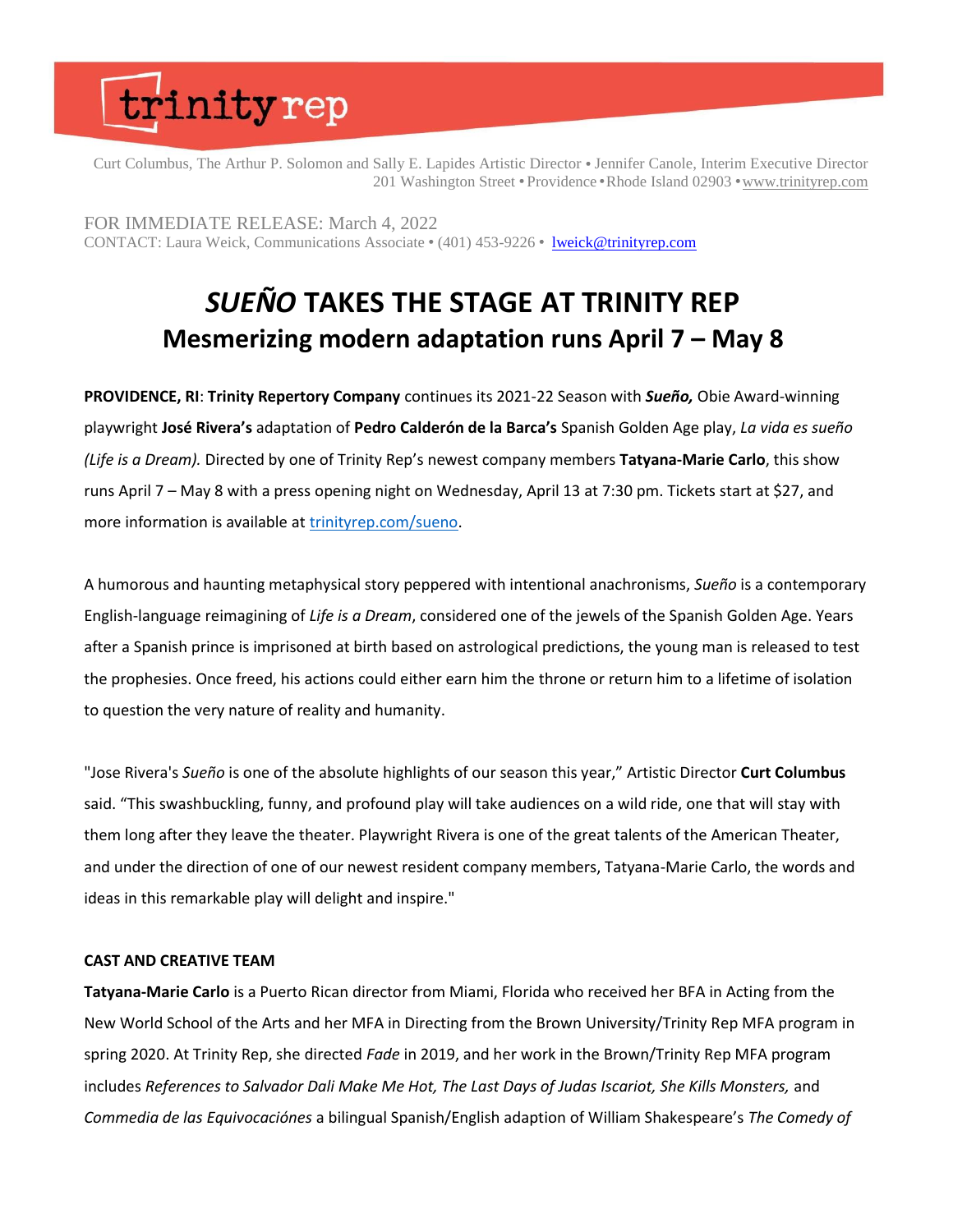*Errors* by Kufa Castro. Carlo has worked on the Trinity Rep and Rhode Island Latino Arts (RILA) partnership, Teatro en El Verano, which brings free bilingual adaptations of classic plays to locations throughout Rhode Island. In 2018, she directed *The Tempest/La Tempestad* and in 2019 she was at the helm of *Much Ado About Nothing/Tanta Bulla ¿Y Pa Que?* She has been commissioned to direct both locally and nationally, and she was the artistic director of Micro Theater Miami. Tatyana was named the 2019 Matt Harris Directing Fellow at Williamstown Theater Festival.

"*Sueño* by José Rivera, the adaptation of *Life is a Dream/La vida es Sueño* by Pedro Calderón de la Barca, examines the role of fate and destiny on humanity," Tatyana said. "Rivera manages to make dense Golden Age language relevant and cutting. Reflecting his ingenuity, we've placed it on the set of a telenovela traveling from 1600s Spain to modern-day Rhode Island."

Tatyana will work alongside **Patrick Lynch** (set design), **Shahrzad Mazaheri** (costume design), **Christina Watanabe** (lighting design), and **Germán Martinez** (sound design).

The production's cast features resident company members **Daniel Duque-Estrada** as the cursed prince Segismundo and **Anne Scurria** as Basilio, Segismundo's father and king of Spain. Rounding out the cast are guest artists **Rudy Cabrera, Catia**, **Victor Neto**, and **Arturo Puentes**, all of whom previously featured in Teatro en el Verano productions directed by Tatyana, and Brown/Trinity Rep students **Alfredo Antillon**, **Andrew Gombas**, and **Jihan Haddad**.

#### **ABOUT THE PLAYWRIGHT**

José Rivera is an Obie award-winning playwright, winning for the play *Marisol*, which Trinity Rep produced in 2019. He has won multiple awards, fellowships, and grants, including a Fulbright Arts Fellowship in playwriting. His other works include *Massacre (Sing to Your Children), References to Salvador Dali Make Me Hot*, and many others. He was the first Puerto Rican screenwriter to be nominated for an Oscar for adapting *The Motorcycle Diaries.*

#### **HEALTH AND SAFETY**

Trinity Rep requires all attendees to provide proof of full vaccination against COVID-19 (at least 14 days have passed since the final dose), or proof of a negative COVID-19 PCR test taken in the prior 72-hours, or proof of a negative COVID-19 antigen test taken in the prior 6-hours. All patrons regardless of vaccination status must wear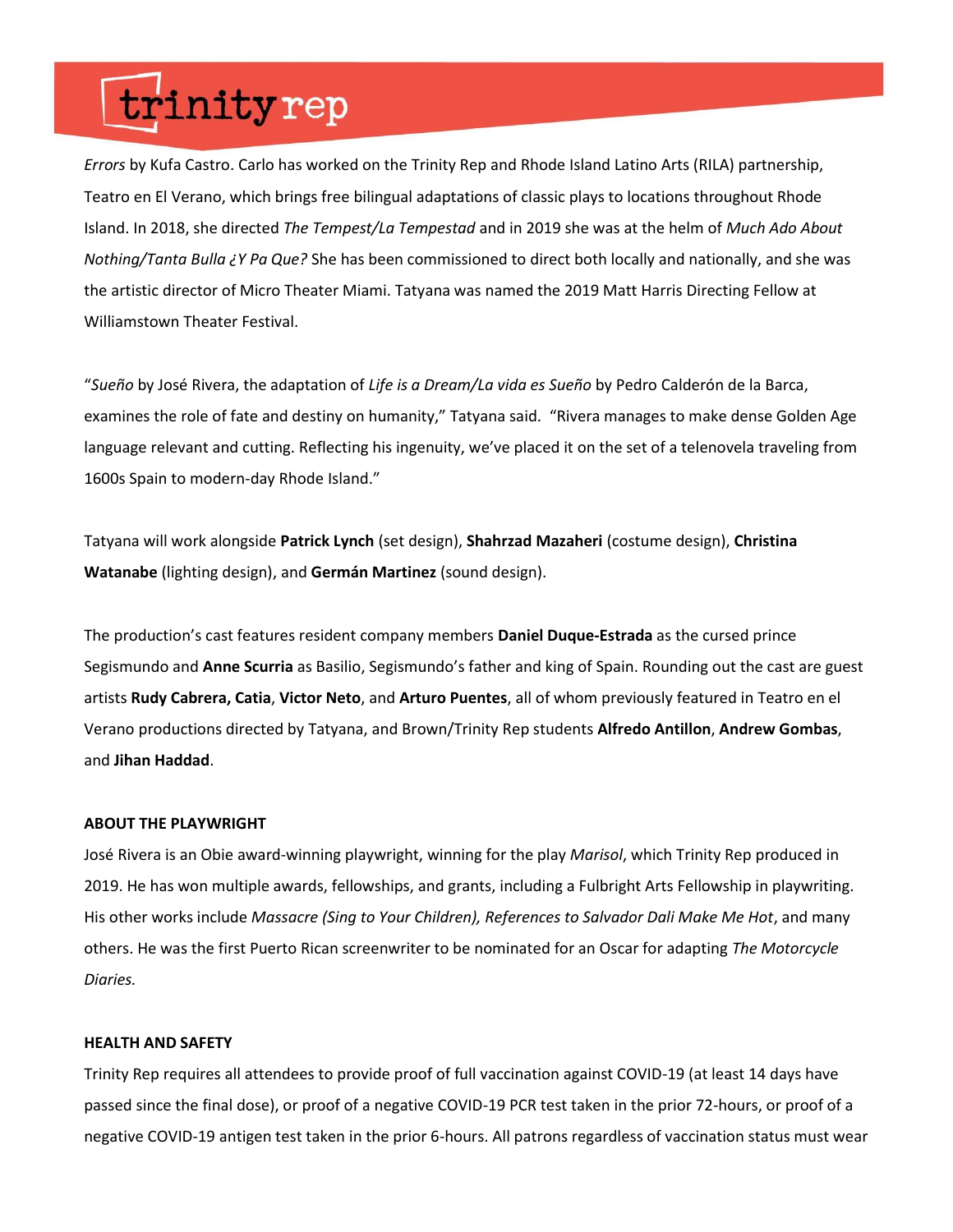masks over their nose and mouth at all times while inside the venue. Details of Trinity Rep's current health and safety protocol can be found at [trinityrep.com/health](http://www.trinityrep.com/health).

#### **SPECIAL EVENTS**

Continuing Trinity Rep's tradition of offering affordable tickets for all, the theater will have discounted previews of *Sueño*. Thursday, April 7 is a Pay What You Wish performance. Pay What You Wish tickets go on sale on the day of the performance at 2:00 pm in-person or on the phone- and are limited to one per person. Other special performances for this production include Open Captioned performances of the show on April 10, May 4, May 7, and May 8 at 2:00 pm and May 4, 5, 6, and 7 at 7:30 pm. The Sensory-Friendly performance of *Sueño* is on Wednesday, April 27 at 7:30 pm.

The Media Sponsor for this production is **Rhode Island Monthly**. Trinity Rep's 2021-22 Season is sponsored in part by the **Ocean State Job Lot Charitable Foundation** and the **Rhode Island State Council on The Arts (RISCA)**. **110 Grill** is Trinity Rep's Opening Night Sponsor, and **Southwest Airlines** is the Official Airline of Trinity Rep.

#### **TRINITY REPERTORY COMPANY**

Rhode Island's Tony Award-winning theater, Trinity Rep has created unparalleled professional theater for and with its community since its founding in 1963. Trinity Rep strives to facilitate human connection and has been a driving force behind the creativity that fuels and defines the region for more than 50 years.

Trinity Rep is committed to reinventing the public square and inspiring dialogue by creating emotionallystimulating live productions that range from classical to contemporary and innovative education programs for all ages and abilities. Its annual production of *A Christmas Carol* has brought families together for more than four decades and made memories for over a million audience members. The 2021-22 Season launched in November with the holiday classic and continues with four subscription series productions which will run January through June, 2022: *Tiny Beautiful Things,* August Wilson's *Gem of the Ocean*, *Sueño*, and *Fairview.* **For more information on the 2021-22 Season, visit Trinity Rep's website at [www.TrinityRep.com.](http://www.trinityrep.com/)**